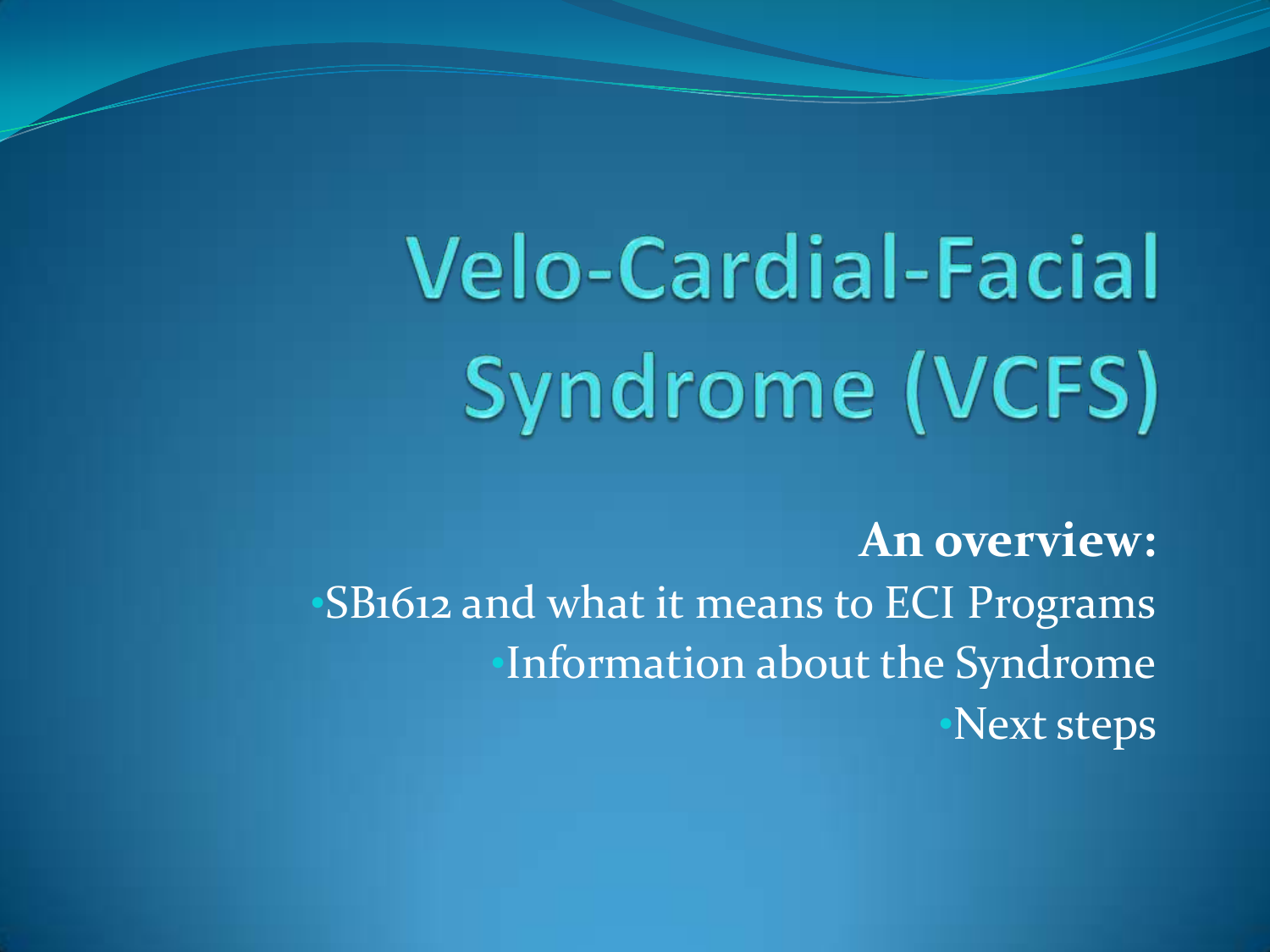### First, some background:

- SB 1612 passed during the 2009 legislative session
- Effective September 1, 2009
- Law contains requirements that ECI must implement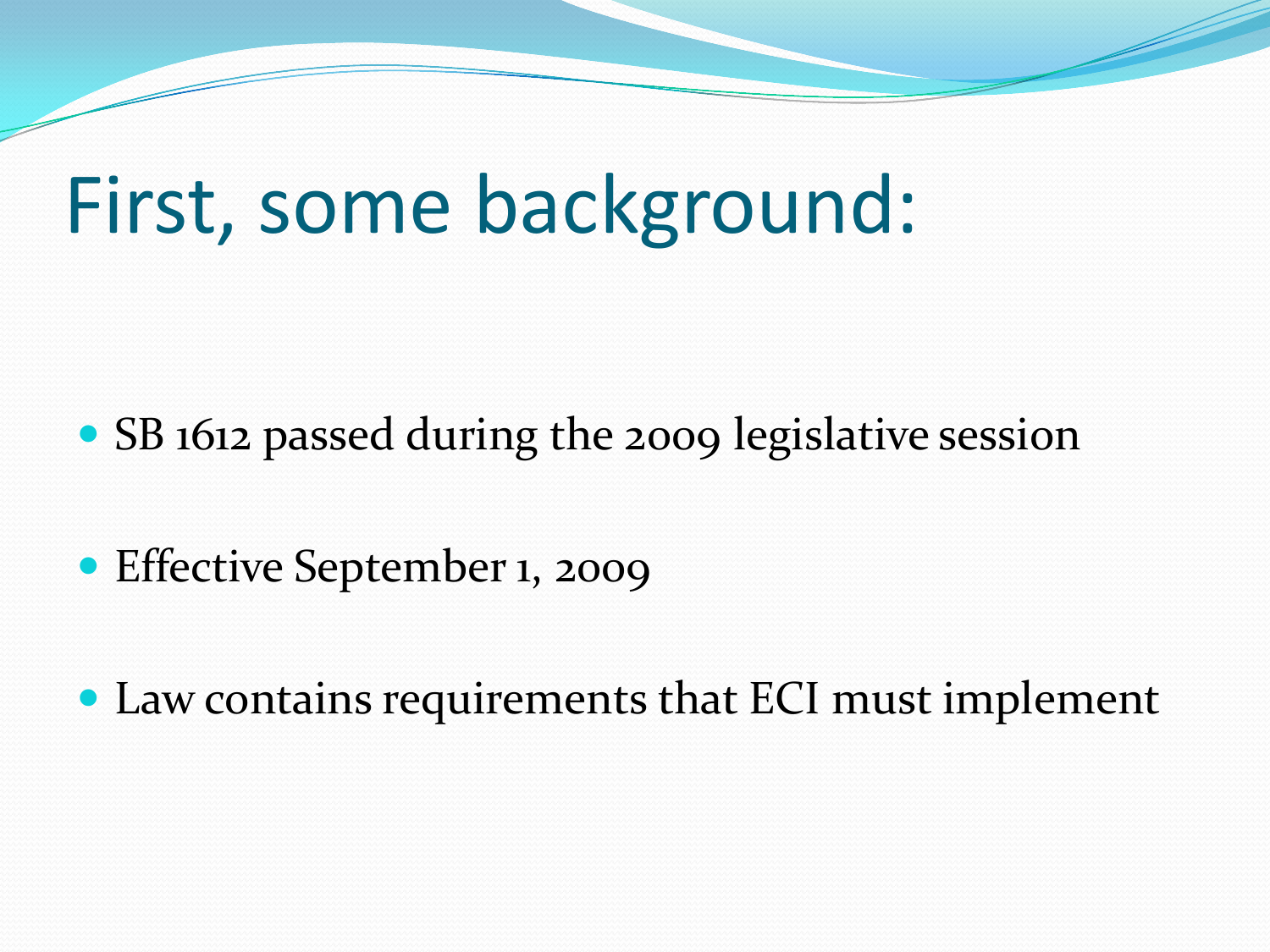### From the law:

Each agency that provides intervention services to young children shall provide information regarding VCFS to the parent of a child who is known by the agency to have at least two of the following conditions: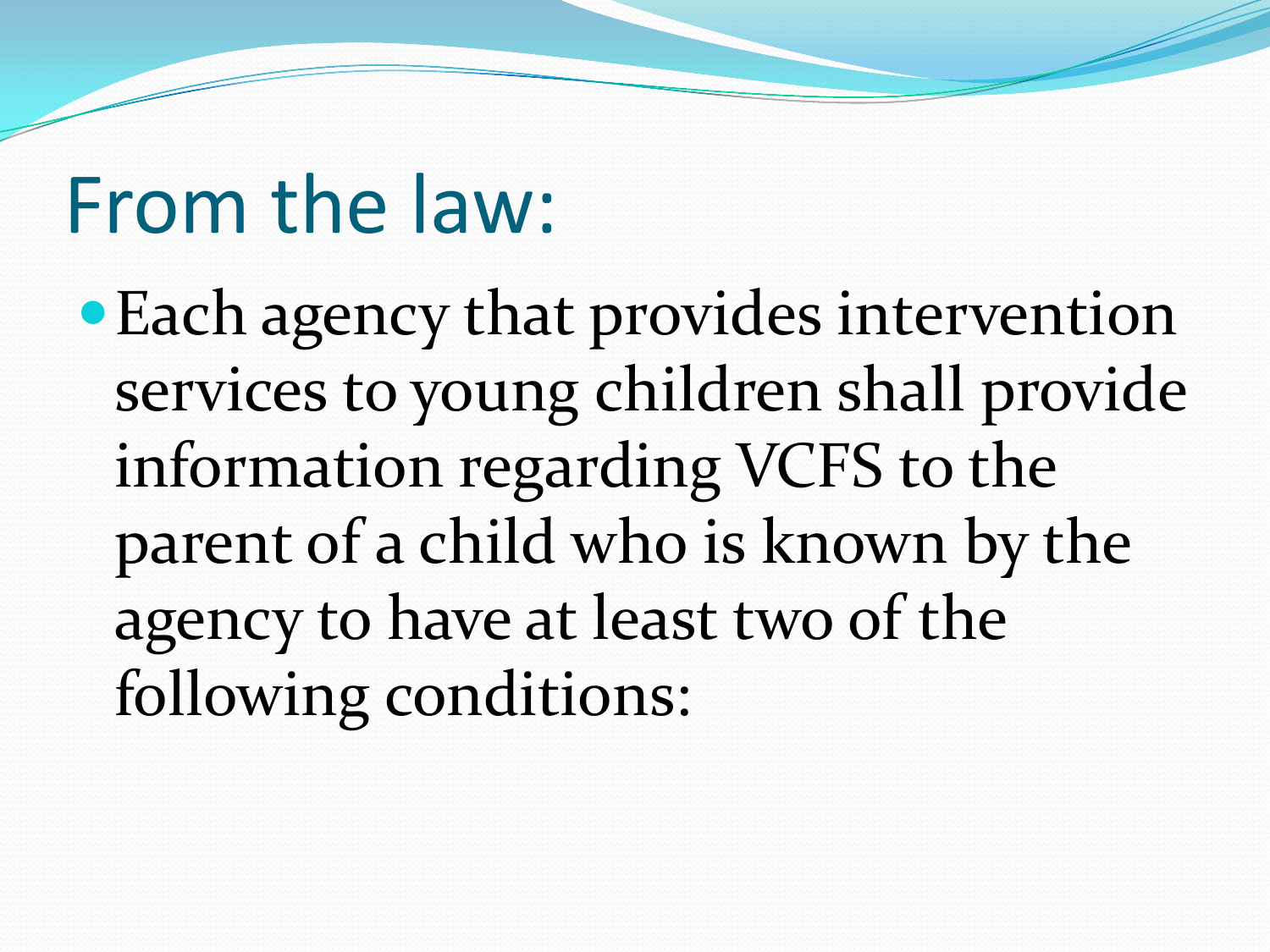#### **Hypotonicity**

#### Nasal regurgitation during feeding on an infant with no history of cleft palate

#### Communication delay

#### Articulation disorder

Recurrent ear infections along with a diagnosis of cardiac anomaly, feeding disorder, cleft palate, or submucosal cleft

#### Resonance disorder

Fine motor or gross motor skills delay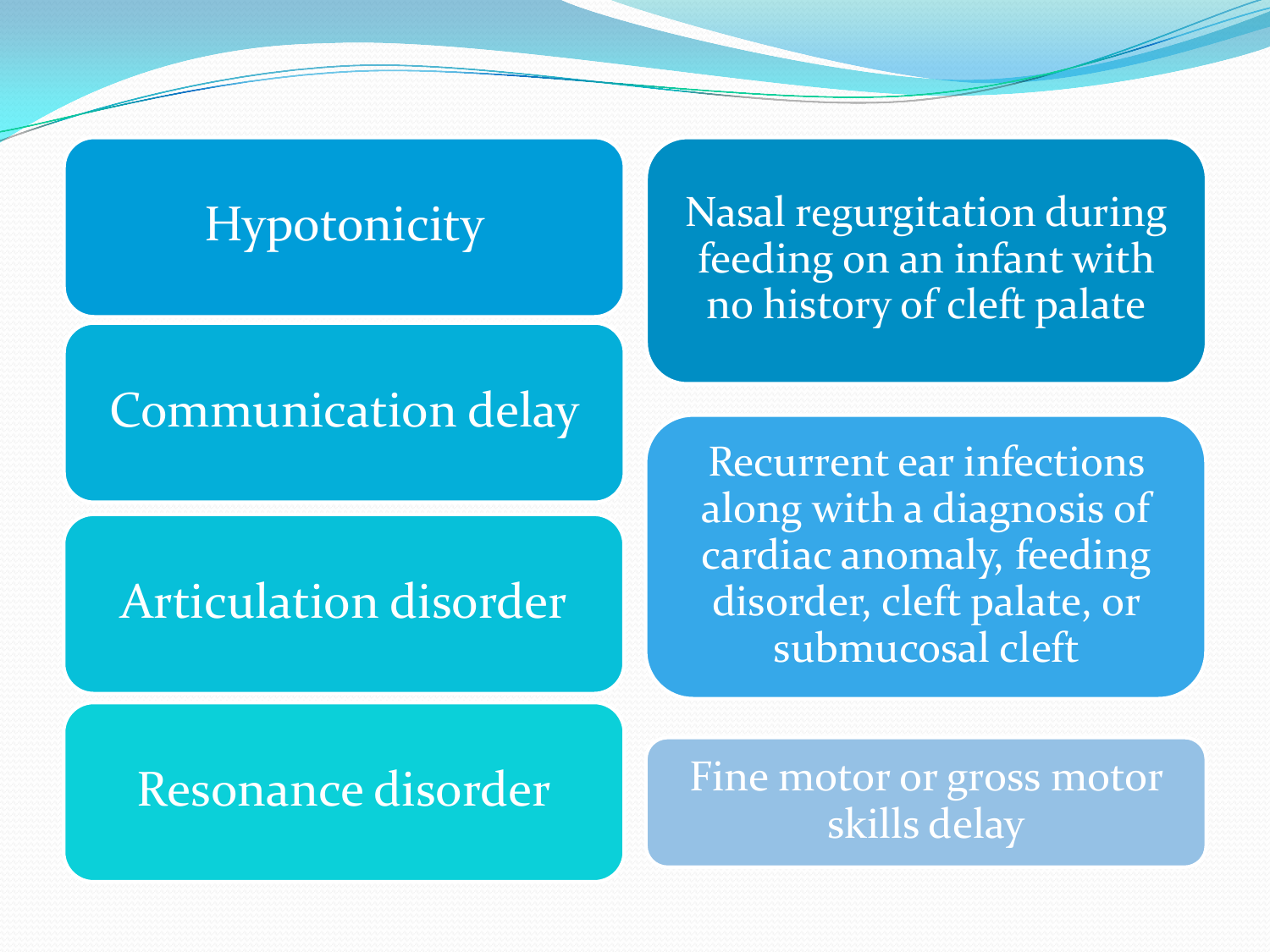### "shall provide information regarding VCFS"

The law prescribes the information that must be provided:

- Symptoms, diagnosis, treatment options
- Information on state agencies and nonprofit resources, parent support groups, Medicaid waiver programs
- Recommendation for follow up with a health care provider
- Explanation that the conditions listed won't necessarily result in a diagnosis of VCFS
- **DARS ECI will provide materials.**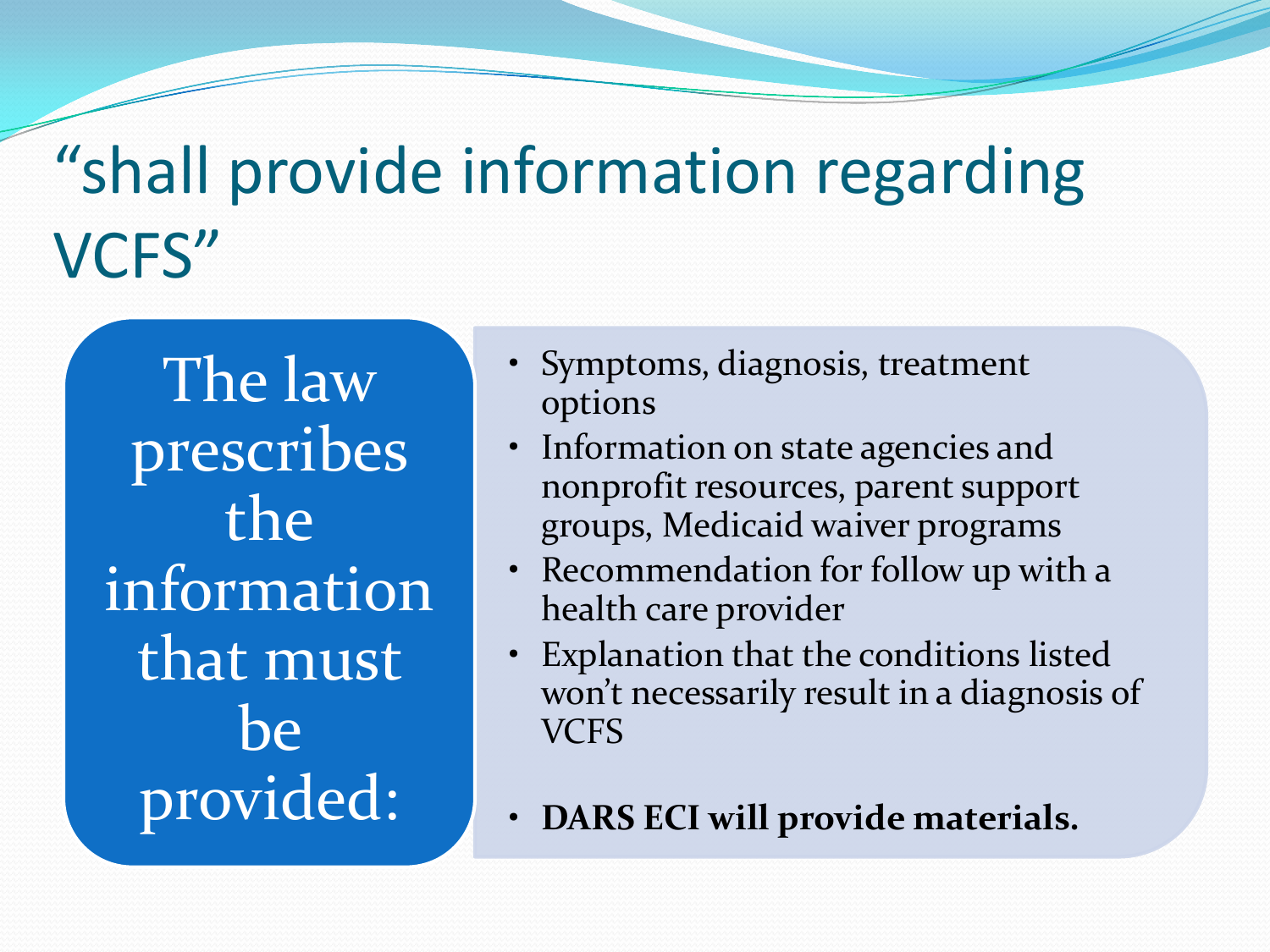## As you learn about VCFS today, please begin thinking about how to implement these requirements in ECI Policy and in your program practices.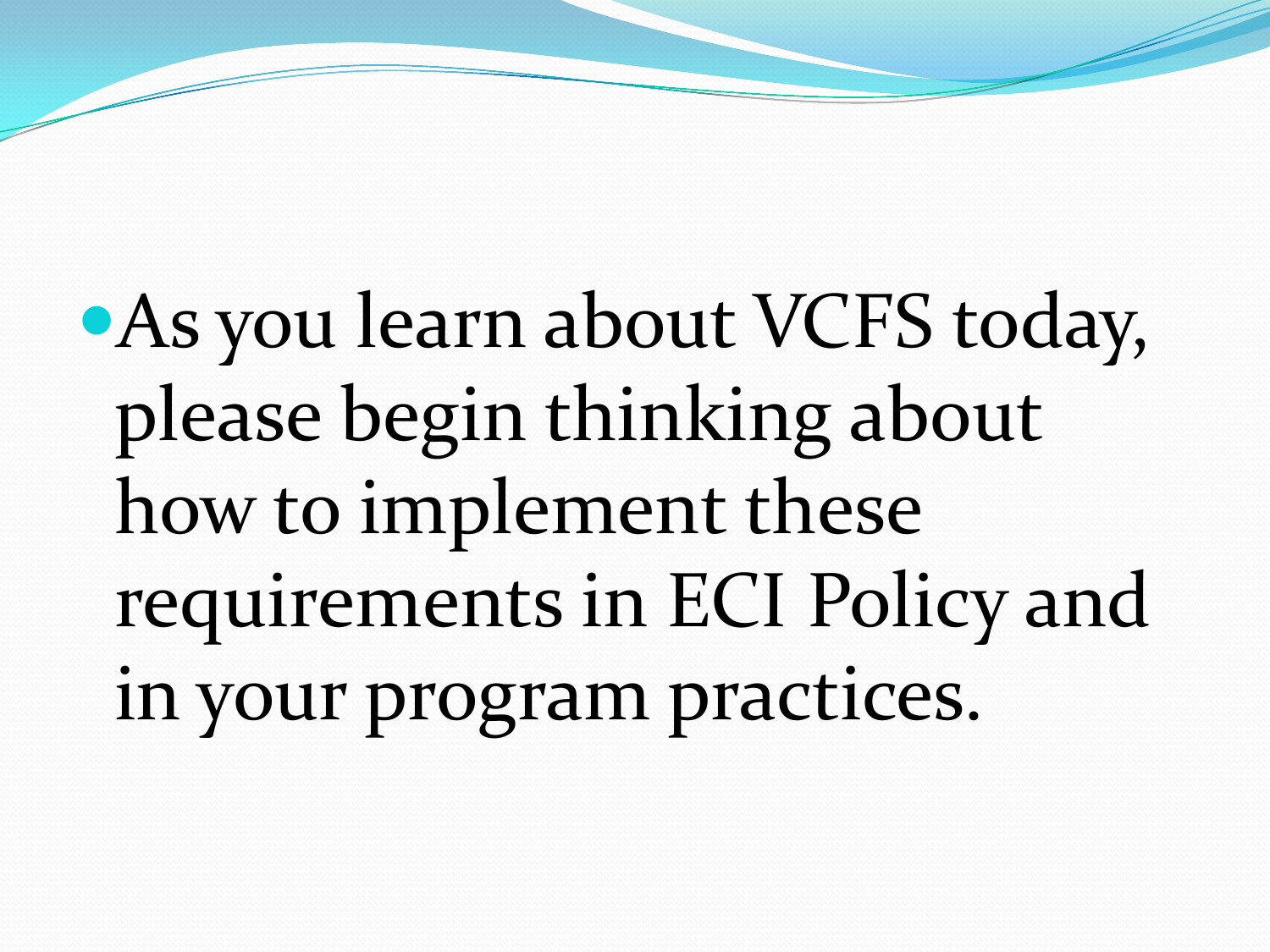## What is VCFS and why is this so important?

### Dianne Altuna, M.S./CCC-SLP